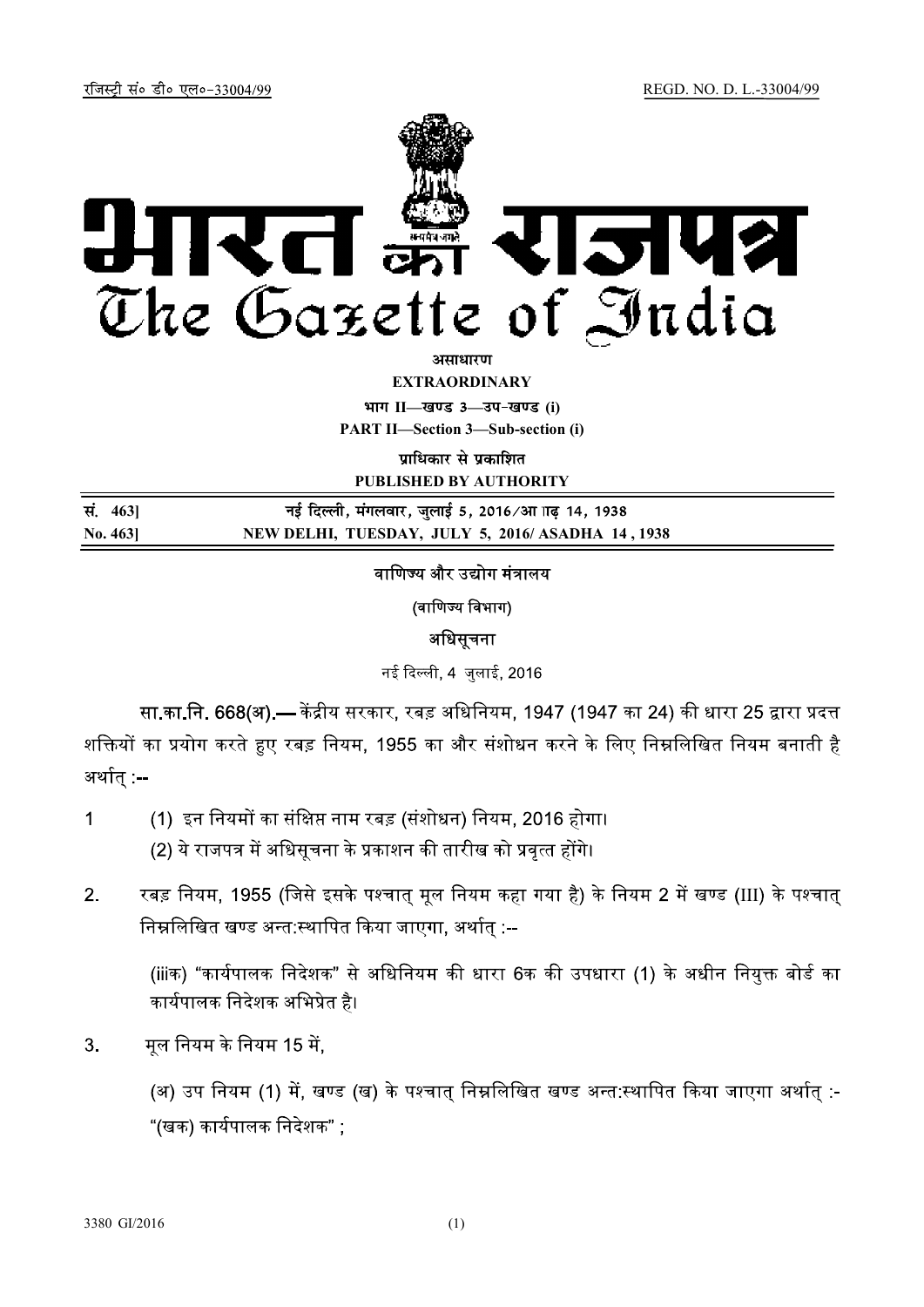(आ) उप नियम (2) के खण्ड (i) में, उप खण्ड (क) के पश्चात निम्नलिखित उप खण्ड अन्त:स्थापित किया जाएगा अर्थात :--

"(कक) कार्यपालक निदेशक:"

- 4. नियम 19, नियम 22, नियम 30, नियम 32, नियम 33ङ, नियम 37, नियम 43ख, नियम 47, नियम 48 और प्रथम अनुसूची में "अध्यक्ष" शब्द, के स्थान पर जहॉं कहीं वह आता है, "कार्यपालक निदेशक" शब्द रखा जाएगा।
- मल नियमों के नियम 23 में.  $5.$ 
	- (क) "अध्यक्ष" शब्द के स्थान पर "कार्यपालक निदेशक" शब्द रखा जाएगा।
	- (ख) "आयुक्त" शब्द के स्थान पर "सचिव" शब्द रखा जाएगा।
- मूल नियमों के नियम 27 में 'अध्यक्ष' शब्द के स्थान पर जहाँ कहीं वह आता है "कार्यपालक निदेशक" शब्द 6. रखा जाएगा।
- नियम 27 के पश्चात निम्नलिखित नियम अन्त:स्थापित किया जाएगा, अर्थात  $7<sup>1</sup>$

"27क. कार्यपालक निदेशक, भारत सरकार के संयुक्त सचिव की पंक्ति का अधिकारी होगा।

<u>[सं. 2/2/2016-बागान-ग]</u> विनय कमार, अपर सचिव

#### **MINISTRY OF COMMERCE AND INDUSTRY**

#### **(Department of Commerce)**

### **NOTIFICATION**

#### New Delhi, the 4th July, 2016

**G.S.R. 668(E).—**In exercise of the powers conferred by section 25 of the Rubber Act, 1947 (XXIV of 1947), the Central Government hereby makes the following rules further to amend the Rubber Rules 1955, namely: -

- 1. (1) These rules may be called the Rubber (Amendment) Rules, 2016 (2) They shall come into force on the date of their publication, in the Official Gazette.
- 2. In rule 2 of the Rubber Rules, 1955 (hereinafter referred as the principal rules) after clause (iii), the following clause shall be inserted namely:-

(iiia) "Executive Director" means the Executive Director of the Board appointed under subsection (1) of section 6A of the Act.

3. In rule 15 of the principal rules, -

(A) in sub-rule(1), after clause (b), the following clause shall be inserted, namely:-

"(ba) the Executive Director;";